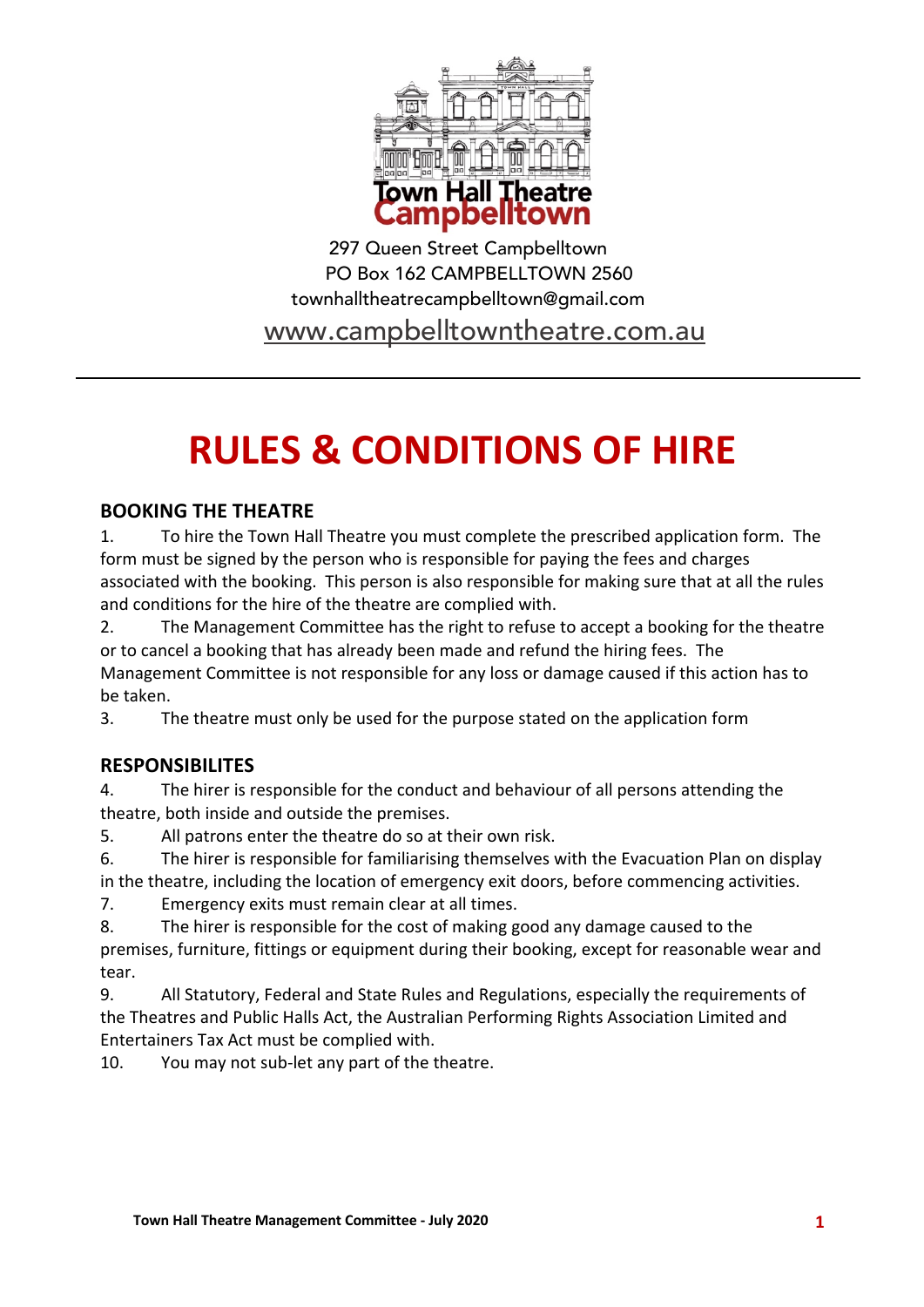## **INSURANCE**

11. It is required that each hirer must obtain a current policy of public liability insurance for an amount not less than \$20 million (\$20,000,000.00) with respect to the booking dates of the premises which should also note the interest of Campbelltown City Council and Town Hall Theatre Management Committee.

12.

The hirer indemnifies both Council and the Management Committee against any claim made in respect of the hirer's use, possession and/or occupation of the Premises.

To comply with this requirement you must arrange your own insurance and provide the Management Committee with a copy of the certificate of currency at least 14 days before the first booked date. Both Council and the Management Committee accept no responsibility or liability for any damage to persons or property due to the actions and activities of the hirer and its employees within the Premises.

## **THEATRE INCLUSIONS**

13. The hire of the Town Hall Theatre includes the use of the:

- auditorium for seating patrons
- stage and orchestra pit
- **ticket office**
- foyer, kitchen and patrons' toilets
- **lighting control board and lanterns (see #18)**
- backstage areas, excluding the back stage props room
- **sound control board (see #19)**
- stage manager's dressing room tannoy
- dressing rooms
- make up area
- air conditioning units in accordance with the Management Committee's

#### directions

14. Theatre equipment, such as backdrops, scenery, flats, stage furniture, projector and props are the property of Campbelltown Theatre Group Inc and may not be used without their permission. You will be charged a fee if you wish to use any of this equipment.

15. All areas used by your group, including patrons, must be left clean and tidy after **each session.** Any rubbish must be put in the otto bin at the side of the theatre.

#### 16. **NO pyrotechnics** are to be used in the theatre.

## 17. **Under no circumstance is confetti or glitter to be used on stage.**

18. Use of smoke machines or any other equipment that may cause the fire alarm to activate **MUST** be arranged prior to the booking with the Management Committee. Current Fire Brigade fees are approximately \$1300.00 per call out for a false alarm, and will be payable by the hirer.

19. **LIGHTING** – the lighting console **MUST only** be operated by an experienced technician. The Management Committee can assist in providing details of operators at a fee to be negotiated between the hirer and operator, and paid to the operator. Contact must be made by you, the hirer, to these operators at least 3 months prior to your booking date to secure their services. You may only use your own technician **if** the Committee's designated technician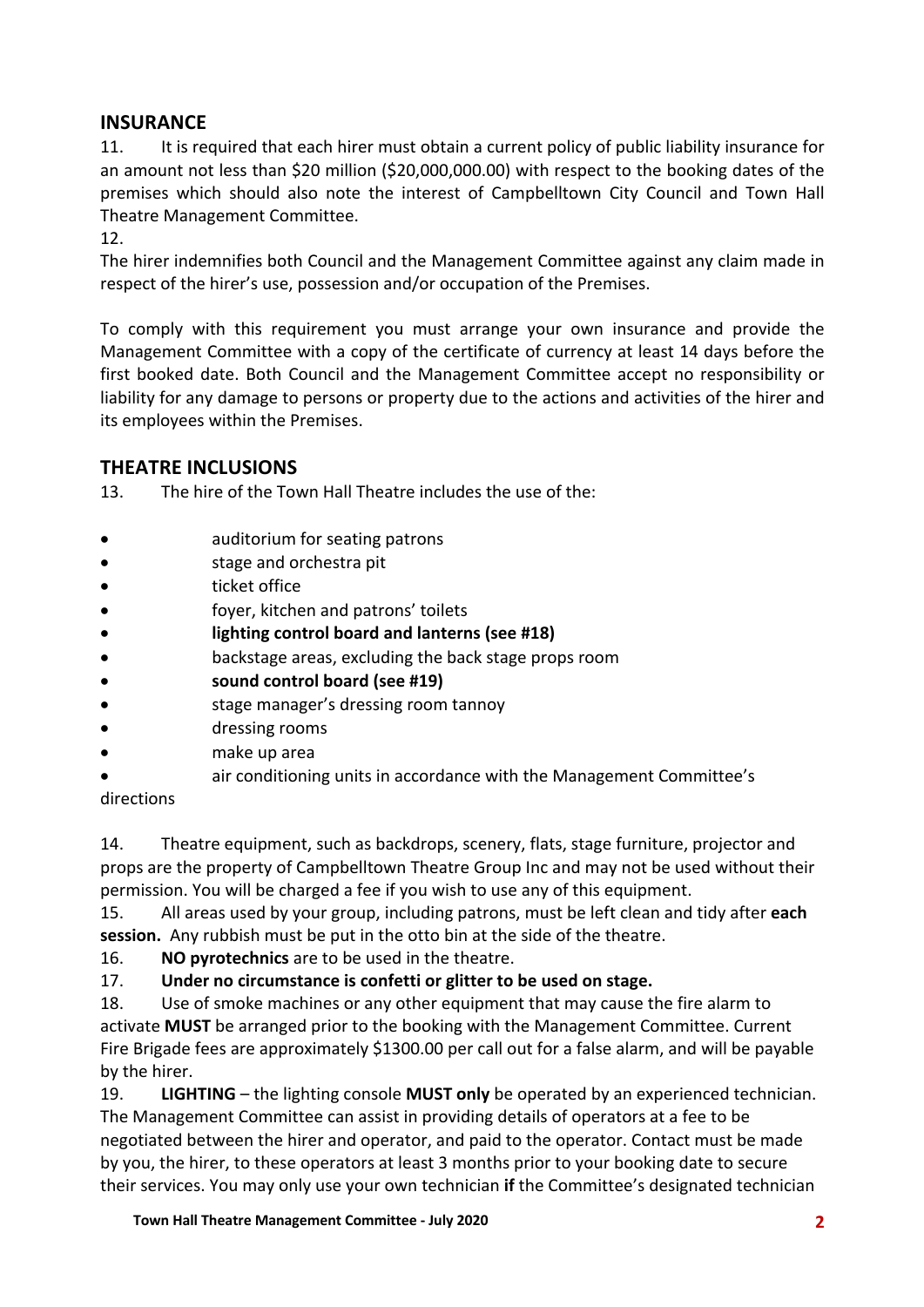is satisfied of their competence. If no contact is made or the competency of your technician is not satisfactory, then the Management Committee cannot provide lighting equipment for your use.

20. **SOUND** – the sound system **MUST only** be operated by an experienced technician. The Management Committee can assist in providing details of operators at a fee to be negotiated between the hirer and operator, and paid to the operator. Contact must be made by you, the hirer, to these operators at least 3 months prior to your booking date to secure their services. You may only use your own technician **if** the Committee's designated technician is satisfied of their competence. If no contact is made or the competency of your technician is not satisfactory, then the Management Committee cannot provide sound equipment for your use. **Please note we do not provide microphones.**

# **CAPACITY OF AUDITORIUM**

21. The theatre seats 195 patrons and has room for three wheelchairs. This is the maximum number of patrons permitted in the Auditorium under Fire regulations. You are reminded that to admit a greater number might invalidate your Public Liability Insurance leaving you, the hirer, liable in the event of accident or fire.

22. You are responsible for the cost of making good any damage caused to the premises, furniture or equipment during the booking, except for reasonable wear and tear.

# **ADVERTISING**

23. Advertising is permitted using the facilities provided. Such advertising is at the hirer's expense. You are responsible to ensure that any/all advertising complies with your licence agreement to present the event advertised, the management committee will accept no such responsibility or liability with regards your advertising.

24. Advertising opportunities include:

a) the street level window – no larger than A3 poster

b) box office window – duration of booking

c) the moving neon sign. Please request this when you make your initial application as an additional cost is involved.

d) the wooden fence – banner 3m x 1.5m

25. Any advertising in or around the premises that has not been approved by the Management Committee will be removed and a suitable fee will be deducted from the security bond.

## **DECORATIONS**

26. No streamers, flags or bunting or any other decoration are to be hung in the theatre without written permission from the Management Committee. Any decorations agreed to must be taken down before you vacate the premises.

27. Nails, screws, adhesive tape or any other fasteners must not be driven into or attached to any of the walls, floors, furniture or fittings. There are notice boards in the foyer and make up area for your use.

## **STRUCTURES**

28. No structures are to be erected in or around premises, other than stage settings, without the written permission of the Management Committee. Any structures that are allowed must be taken down before you leave the premises.

29. There is a safety net over the orchestra pit. If this is removed to accommodate musicians, it must be replaced at the end of the booking.